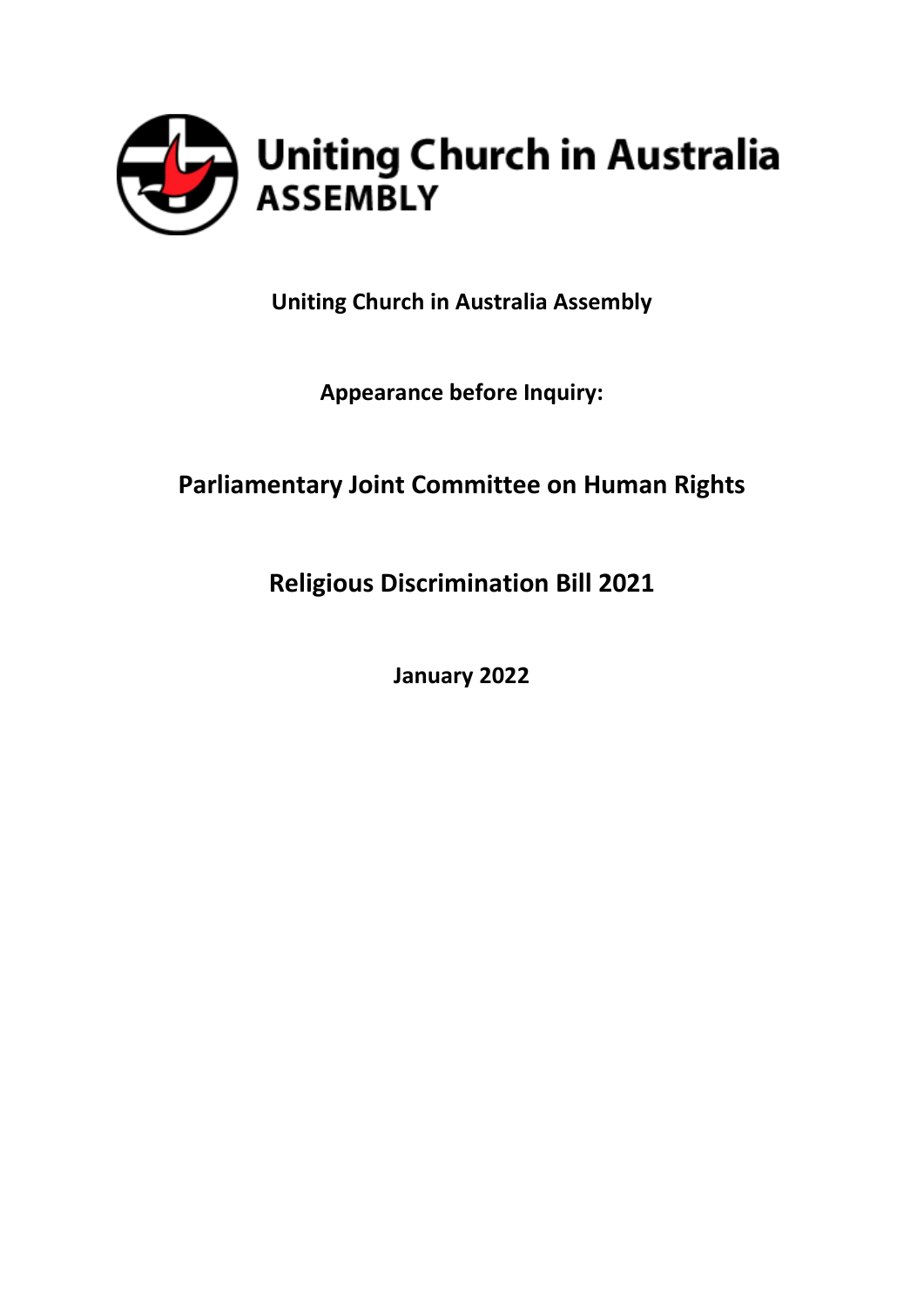## **Opening Remarks – Uniting Church in Australia Assembly**

The Uniting Church in Australia (UCA) Assembly is the national body of the Uniting Church in Australia.

The UCA is represented by Rev Sharon Holllis President of the Assembly, and Ms Claerwen Little, The National Director of UnitingCare Australia.

The Uniting Church is the third largest Christian Denomination in Australia. We are a very diverse Church, made up of:

- First Nations members through our Uniting Aboriginal and Islander Christian Congress
- Culturally and Linguistically Diverse communities from across the Pacific, Asia, Africa and Latin America
- Members of the LGBTIQ community in Australia
- 53 schools
- 19 service providers of aged and community care within the UnitingCare Australia network. UnitingCare Australia is the national body for this network, and is one of the largest providers of community services in Australia. With over 1,600 sites, the network employs 50,000 staff and is supported by the work of over 30,000 volunteers.
- Our many regular church members from across Australia who bring a diverse range of views and opinions on many issues, but are joined together by our faith in Jesus Christ as Lord and Saviour.

We have attempted to consult from across this diversity in the preparation of our current submissions and those we have made previously.

The UCA does not support the Religious Discrimination Bill 2021 in its current form.

The Uniting Church in Australia commends efforts to strengthen legislative protections to prevent discrimination against people on the basis of their religious belief at the federal level. We have long believed that this would be best done through the development of a comprehensive Human Rights Act.

We believe there are certain provisions in this Bill that actually increase the likelihood of discrimination against people of minority faiths and also people from more vulnerable groups within society.

We have particular concerns that there is increased potential for discrimination of people within the LGBTIQ community, people living with disabilities and women.

We believe it does this by privileging powerful religious voices at the expense of minority and vulnerable voices in society, which seems to be the exact opposite of its purpose, and by providing what we see as extraordinary and excessive religious exceptions.

We are concerned such provisions could have the effect in the wider community of emboldening discrimination by providing an authorising environment for demeaning statements or actions. Rather than building harmony and tolerance it would have a corrosive effect on society.